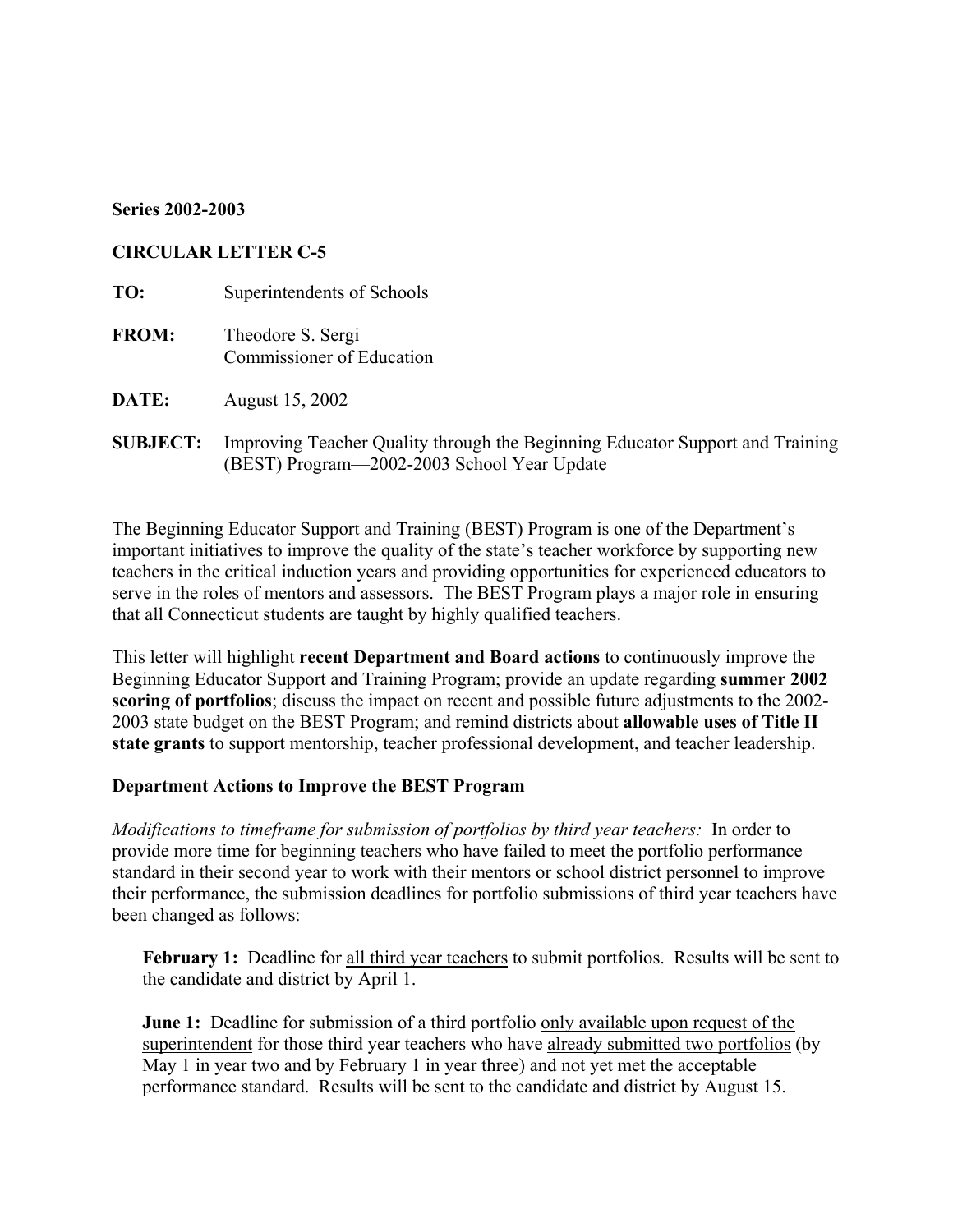*Deferral of portfolio assessment requirement for holders of Durational Shortage Area Permits (DSAPs) and Nonrenewable Interim Charter School Certificate:* The BEST portfolio was designed to assess the content and pedagogical knowledge of individuals who are graduates of teacher preparation programs (both traditional and alternate route) and who have passed PRAXIS II subject area testing requirements. Because holders of the DSAP or Nonrenewable Interim Charter School Certificates have not yet met these requirements, the Board approved deferral of the portfolio assessment requirement for these individuals until they complete all coursework and testing requirements for the initial educator (in the case of DSAPs) or temporary 90-day certificate (graduates of the Alternate Route to Certification). These teachers will subsequently have to meet the same standards (including successfully completing the portfolio assessment) as other individuals participating in the "portfolio induction program."

*Science Safety CD-Rom:* During the 2001-2002 school year, the BEST Program distributed to all science department chairs and middle school principals a CD-Rom version of a science safety assessment activity that can be used evaluate beginning teachers' knowledge of laboratory safety management. This assessment activity can be administered as a formative or summative assessment at the discretion of the school district, with feedback on performance accessible through a password provided to the science department chair or principal.

Because Connecticut and federal OSHA standards require that science teachers be trained in all elements of science safety, we strongly encourage districts to require that their first year teachers complete this activity. The BEST Program will continue to provide technical assistance to districts in using this CD-Rom.

*Principal's Role in Ensuring Authenticity of Portfolio Submissions:* Beginning teachers are required, when submitting their portfolios, to submit a "Teaching Portfolio Authenticity Sign-off Form" in which the beginning teacher attests that he/she is the sole author of the commentaries and other written responses in the portfolio, that the videotape is that of his/her students/class, and that the student work is authentic and that of his or her students. The form also requires the principals to sign-off that those statements are accurate. There have been a few occasions recently in which portfolio submissions have been invalidated due to violations of these guidelines.

We wish to reinforce the importance of the school principal in providing these assurances and to encourage principals to carefully review the portfolio and videotape before signing the forms.

*Increasing Technology-based BEST Communications and Training:* Last year, we piloted a web-based version of three BEST Program discipline-specific seminars for beginning teachers. During the 2002-2003 school year, we will continue development and implementation of on-line seminars, as well as increase access to these seminars for mentors, principals and other educators. These web-based seminars—which include models of exemplary portfolios—will be augmented by "on-ground" seminars for beginning teachers scheduled at regional sites throughout the state.

We will also begin pilot-testing in the fall of 2002 web-based registration for BEST training sessions through EASTCONN as well as develop an electronically-based communications network for communicating with beginning teachers, mentors, principals, district facilitators and